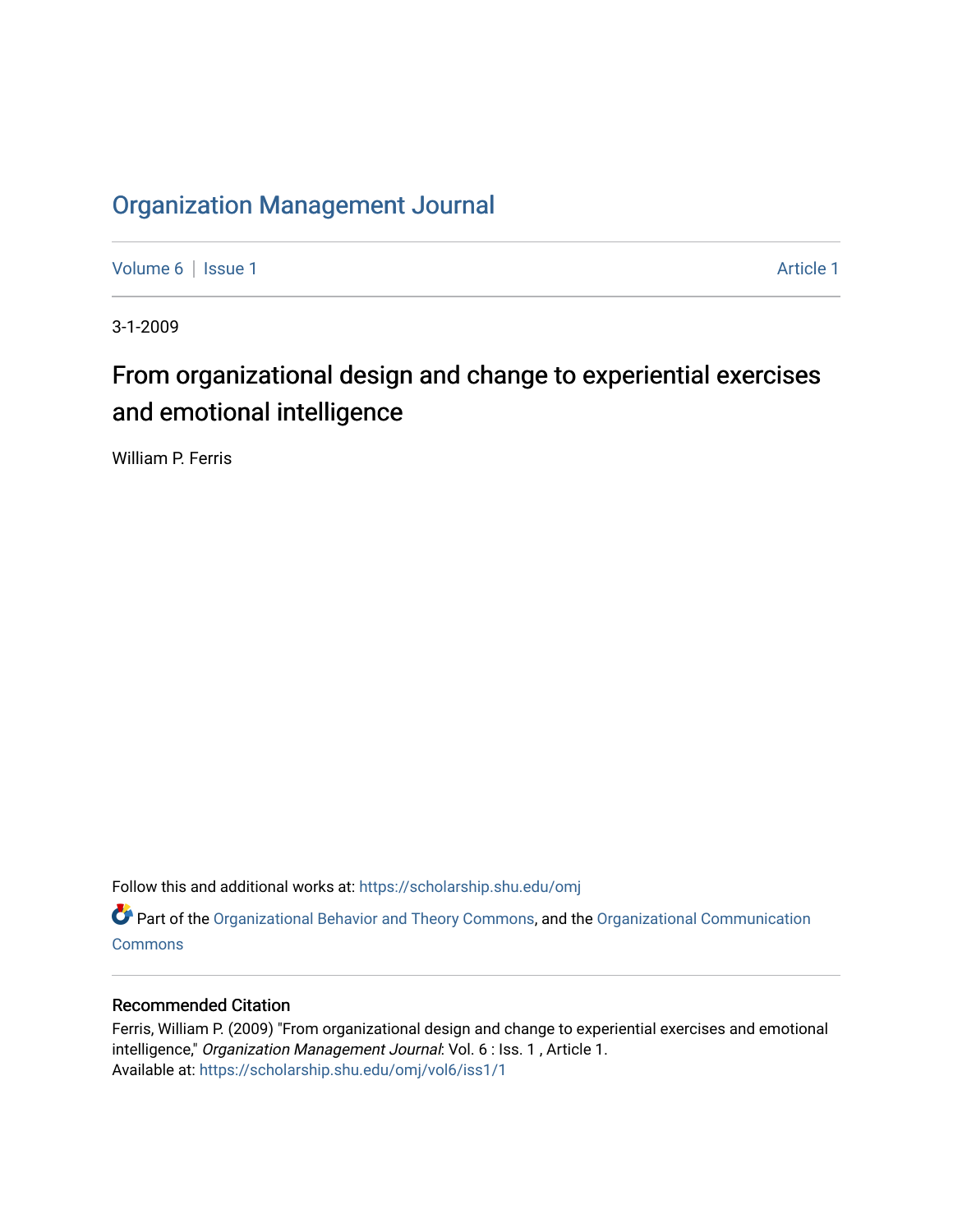# From organizational design and change to experiential exercises and emotional intelligence

#### William P Ferris

Editor-in-Chief

Organization Management Journal (2009) 6, 1–2. doi:10.1057/omj.2009.8



Organization Management Journal

This issue features interesting papers primarily in two of our sections – Linking Theory & Practice and Teaching & Learning. Section Co-Editor of LT&P Alvin Hwang has written a nice introduction of the two papers in his section. Authors of the first paper Joan van Aken and Georges Romme both teach at Eindhoven University of Technology in the Netherlands. They have long published in the field of management and organization research from the perspective of design science, which is the subject of the paper published first in this issue. The second paper by Victor Wooddell of Wayne State University uses an action research model to compare the way moderately successful organizational change through employee empowerment occurs in a large city government agency and what was learned by participants in the process.

The next two papers are introduced by Don Gibson, Co-chair of the Experiential Learning Association of the Eastern Academy of Management (EAM), who also wears the hat of Current Empirical Research Co-Editor of the journal. Since 2007, OMJ has always published a special issue consisting of the winner and runner-up of the Outstanding Experiential Paper Awards held as part of the EAM annual meeting, which was in Washington, DC this past year. There were 21 papers submitted and two rose to the top, following a full demonstration at the conference. Thus, they have gone through three peer review processes – the EAM conference process, the anonymous judge contest process, and Don's OMJ reviewers. Kristin Backhaus of SUNY – New Paltz shows how to turn a case into an experiential exercise in the runner-up paper. My own paper on demonstrating emotional intelligence both to online and faceto-face parts of a blended course in the same lesson, was lucky enough to get through the gauntlet to win the Best Experiential Paper Award and also appears as part of the special issue. Don introduces the two papers below.

We have one additional management education paper featured in the issue. Steve Meisel, Teaching & Learning Co-Editor, introduces a third experiential paper by Nathan Hartman of John Carroll University and Tom Conklin of Gannon University, who demonstrate how we can help students look in the mirror of poetry, art, and especially music lyrics, to facilitate self-awareness.